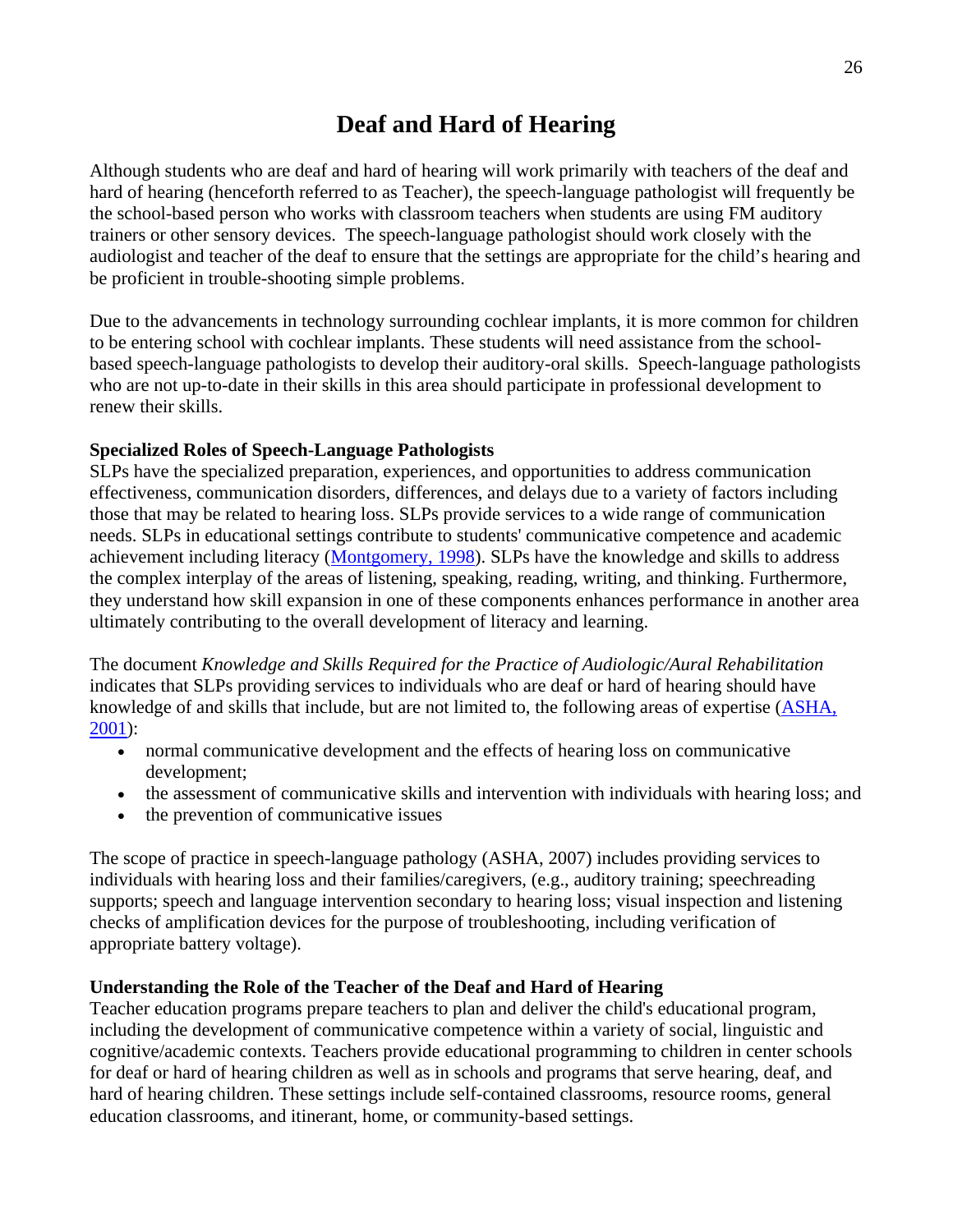Teachers are familiar with child development from infancy through adolescence. In addition to a common core of knowledge required to teach deaf or hard of hearing children, Teachers have a foundation of knowledge in a professional specialization (CED, 2001). Teachers with specialization in parent/infant education are prepared to work with families and very young children as part of an interdisciplinary team of professionals (Joint Committee of ASHA-CED, 1994). Specialization in early childhood addresses the development and educational needs of children and their families in the preprimary years. Teachers specializing in elementary education typically are prepared to instruct in all academic areas and work collaboratively with parents and other professionals in elementary education settings. Teachers with specialization in multiple disabilities have an understanding of the concomitant effects of hearing loss and atypical developmental, social, emotional, motor, and physical conditions. Secondary education specialists have extensive knowledge in an educational content area and adolescent development.

Teachers are knowledgeable about both general education including the natural and behavioral sciences and humanities and pedagogy. Teachers are prepared to educate children who exhibit a range of learning abilities, challenges, and styles. Coursework and practica integrate cultural, linguistic, and socio-economic perspectives including the socio-cultural and linguistic phenomena associated with deafness. In addition, teacher preparation programs direct teachers to promote the child's sense of identity by collaborating with adults and peers who are social, cultural, and linguistic role models (Christensen, 2000; Cohen, 1997; Cohen, 1993; Cohen, Fischgrund, & Redding, 1990).

Teachers plan for and educate children who are deaf or hard of hearing with varying backgrounds, abilities, and characteristics. Regardless of setting, Teachers—in collaboration with other professionals—provide, facilitate, monitor, and evaluate the development of communicative competence and literacy of children who are deaf or hard of hearing. Working closely with families, Teachers support family involvement and facilitate communication within the family. Teachers who have earned CED (Council on Education of the Deaf) certification are prepared to provide educational and communicative experiences that are developmentally and individually appropriate.

## **Collaborative Responsibilities**

Children who are deaf or hard of hearing constitute a heterogeneous population whose abilities and needs may require the SLP and the Teacher to combine their expertise toward the development of communicative competence for these children. In addition, as the age and abilities of the child change over time, the professionals may also have to modify their roles. Collaborative responsibilities may include the following:

- Consider relevant background information (family history, medical information, previous assessments, reports, and observations) for the purposes of program planning;
- Obtain a comprehensive description of communicative and linguistic abilities and needs of the child, history of communication modalities and languages (signed and/or spoken) used and/or tried, family preferences, and concerns related to communication.
- Administer and interpret appropriate formal and informal, standardized and nonstandardized assessments of all areas of communicative competence.
- Develop communicative competence goals and objectives that address the general curriculum for the child; incorporating recommendations and findings of the family and interdisciplinary team;
- Identify individuals responsible for the design and implementation of an instructional program and related services to assist the child in achieving the identified goals and objectives;
- Evaluate the child's progress as related to the goals;